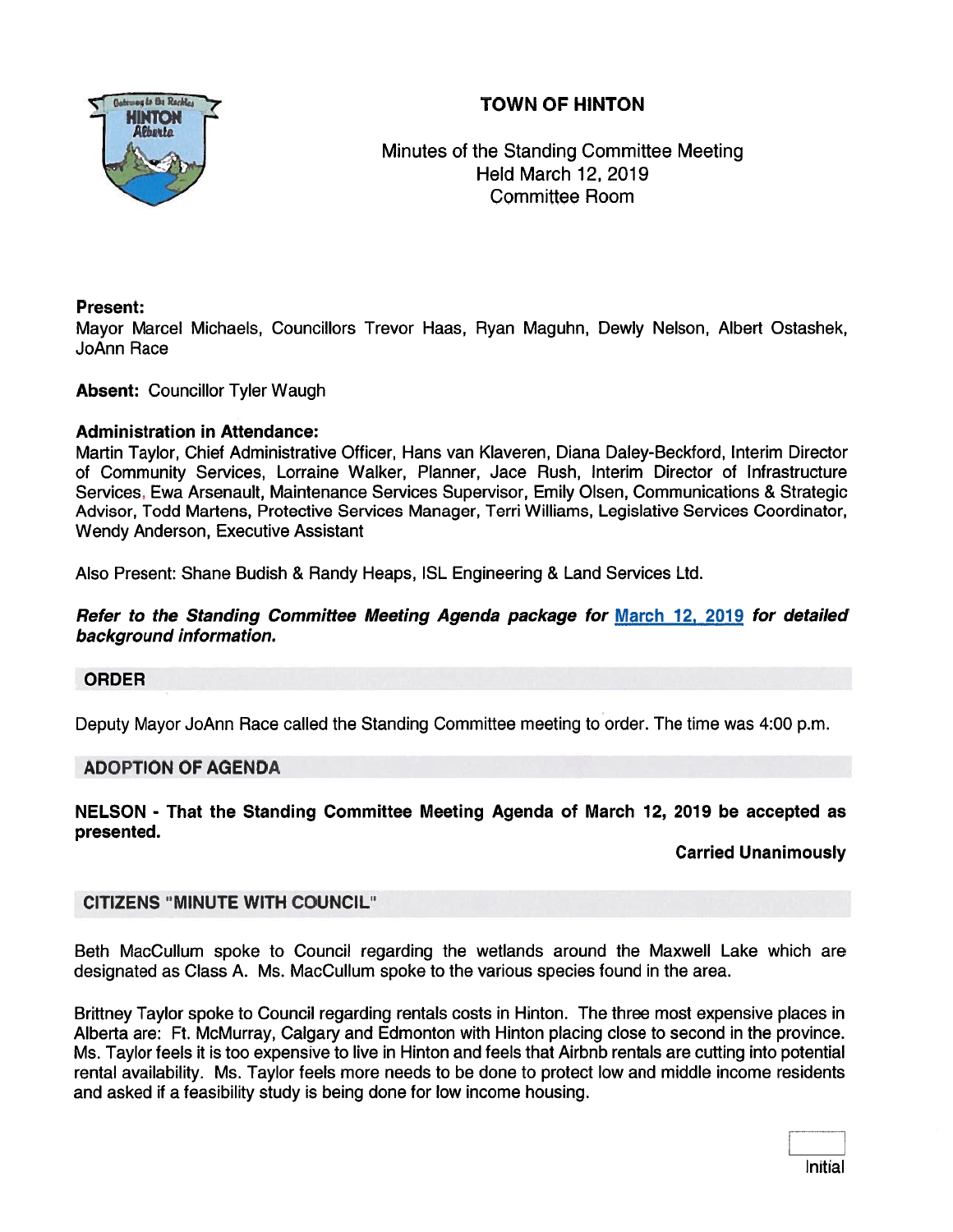#### ACTION AND DISCUSSION ITEMS

1. Bench Advertising

NELSON -That Council direct Administration to advertise for <sup>a</sup> Request for Proposals and bring back <sup>a</sup> repor<sup>t</sup> to Council for decision to replace the private bench advertising contractor and enter into <sup>a</sup> new agreement.

> Consensus Achieved 4-2 For: Michaels, Maguhn, Ostashek, Nelson Against: Haas, Race

Ewa Arsenault left the meeting at 4:46 p.m.

#### 2. Parks, Open Spaces and Trails Master Plan

MICHAELS - That Council direct Administration to bring back POST to <sup>a</sup> future Standing Committee meeting with <sup>a</sup> scaled back version including options pertaining to Sections 5.1 and 5.2.

Consensus Achieved

### ADDITIONAL INFORMATION

- 1. Urgent Matters from Council
- 2. Chief Administrative Officer Status Report
- 3. Executive Assistant Logistics Information

#### IN CAMERA

#### MICHAELS - That the Standing Committee Meeting of Council move In Camera.

Carried Unanimously

The time was 5:43 p.m. S. Budish, R. Heaps, D. Daley-Beckford, L. Walker, E. Olsen, T. Martins and W. Anderson left the meeting.

T. Williams left the meeting at 6:55 p.m.

MICHAELS - That the Standing Committee Meeting of Council move out of In Camera. The time was 7:43 p.m.

Carried Unanimously

MAGUHN — That Council direct the CAO to obtain conceptual plans for the Hinton Aquatic Centre.

Consensus Achieved